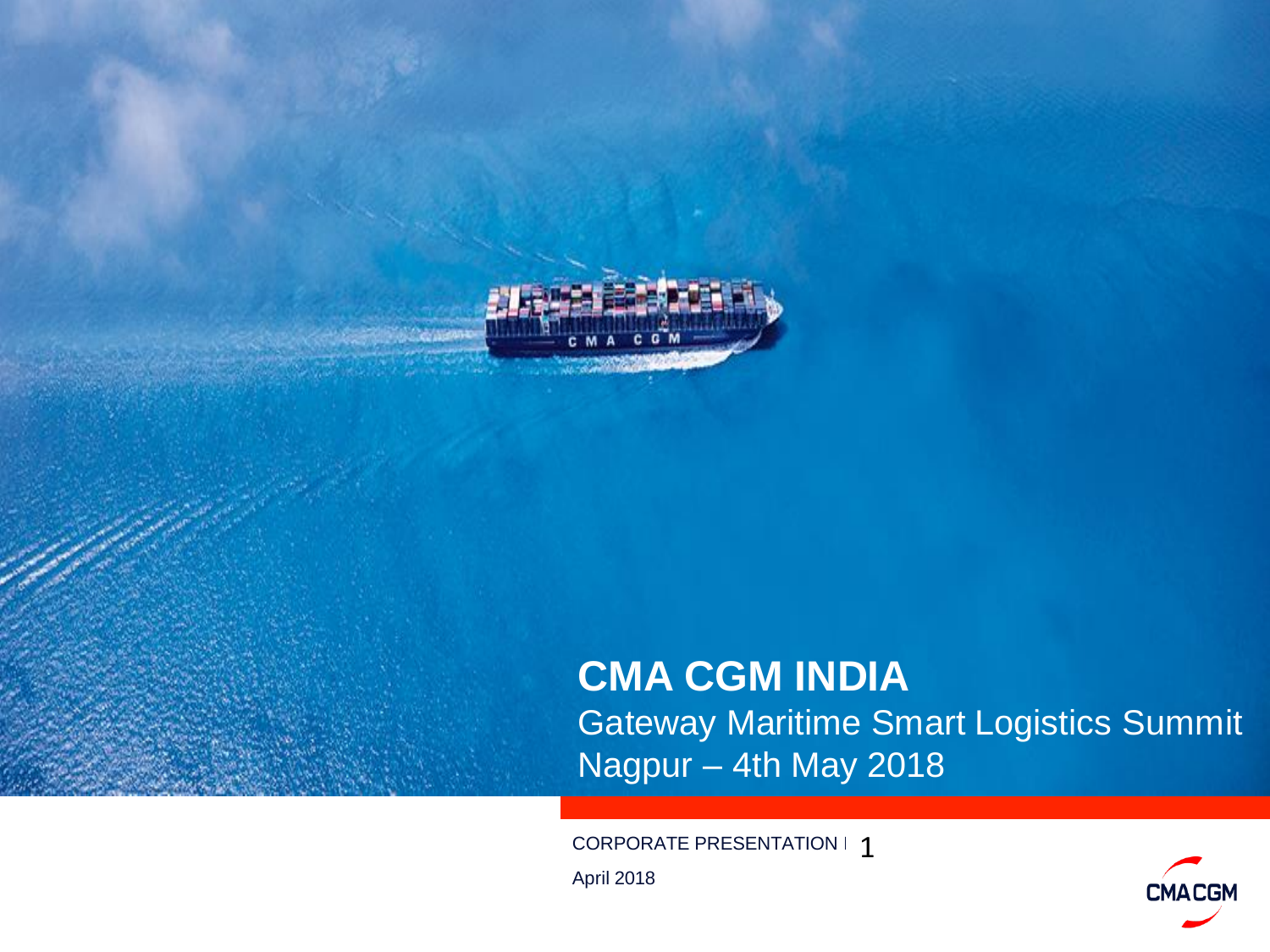### **CMA CGM a leader in container shipping**



*Rodolphe Saadé, Chairman and CEO of CMA CGM Group*

CMA CGM, founded by Jacques R. Saadé, is a leading worldwide shipping group.

Now headed by Rodolphe Saadé, CMA CGM enjoys a continuous growth and keeps innovating to offer its customers new maritime, terrestrial, and logistical solutions.

CORPORATE PRESENTATION  $\mid$  2

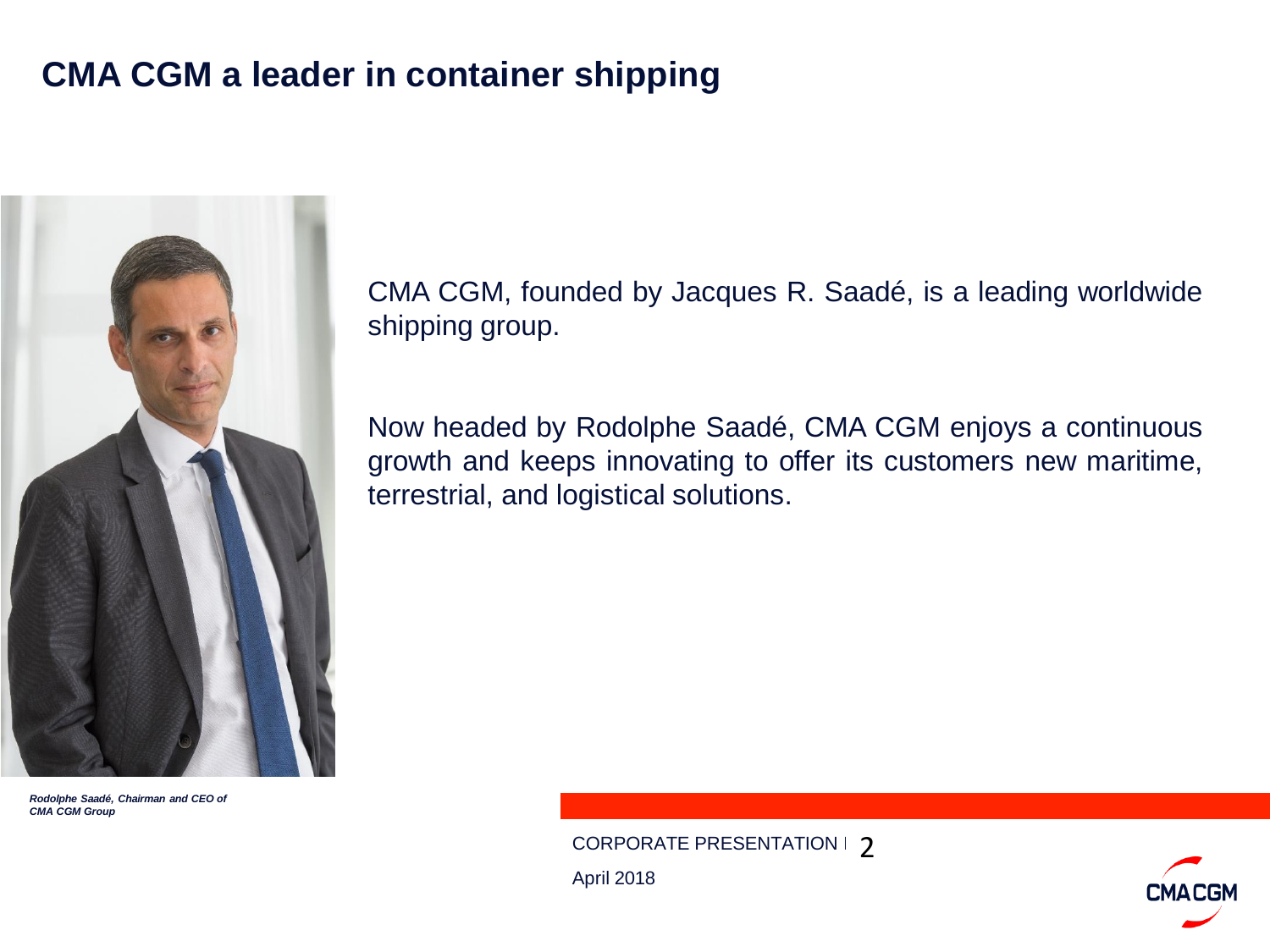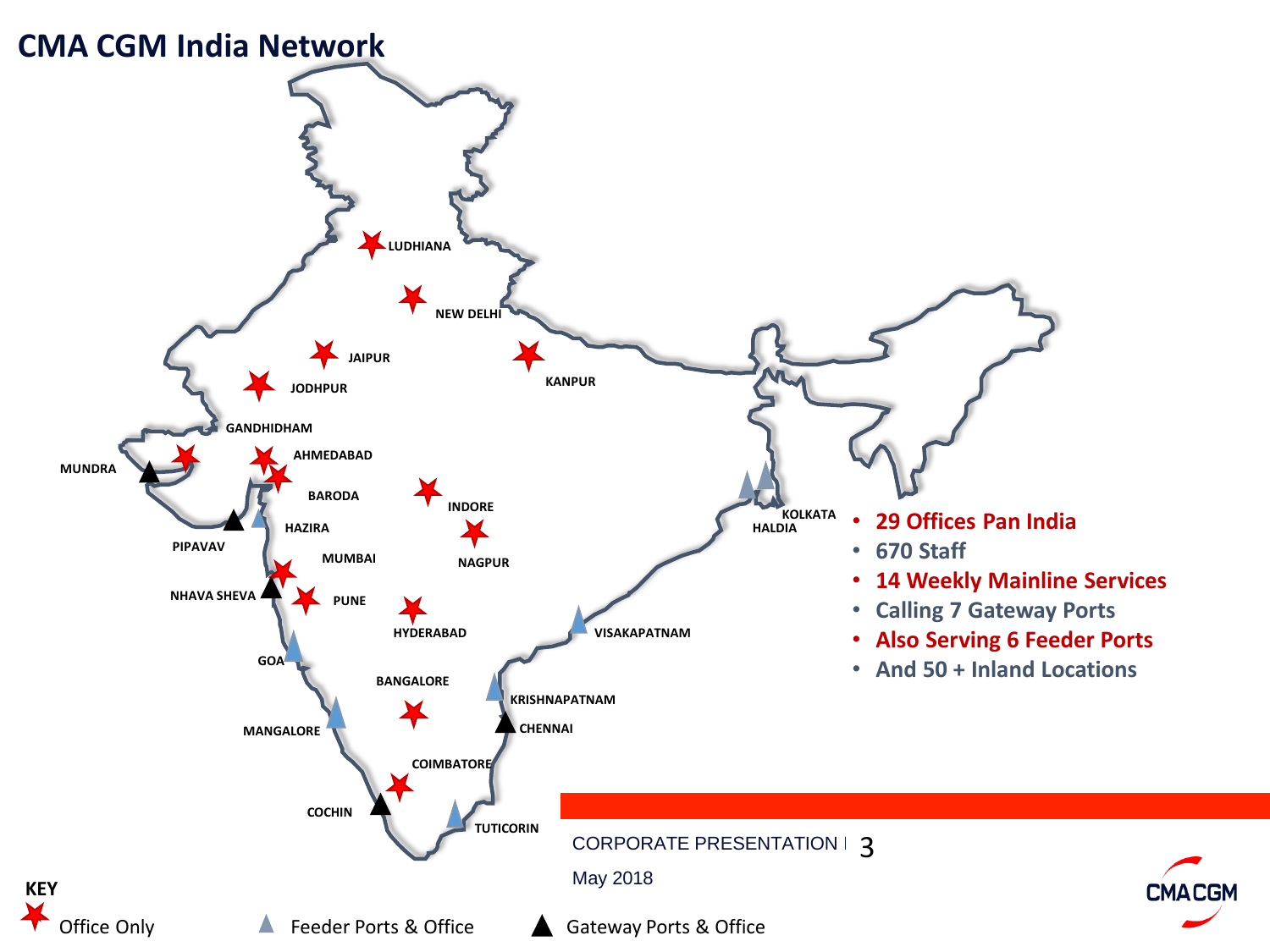#### **CMA CGM India – Shipping offering Ex-India**



CORPORATE PRESENTATION  $\vdash$  4

May 2018

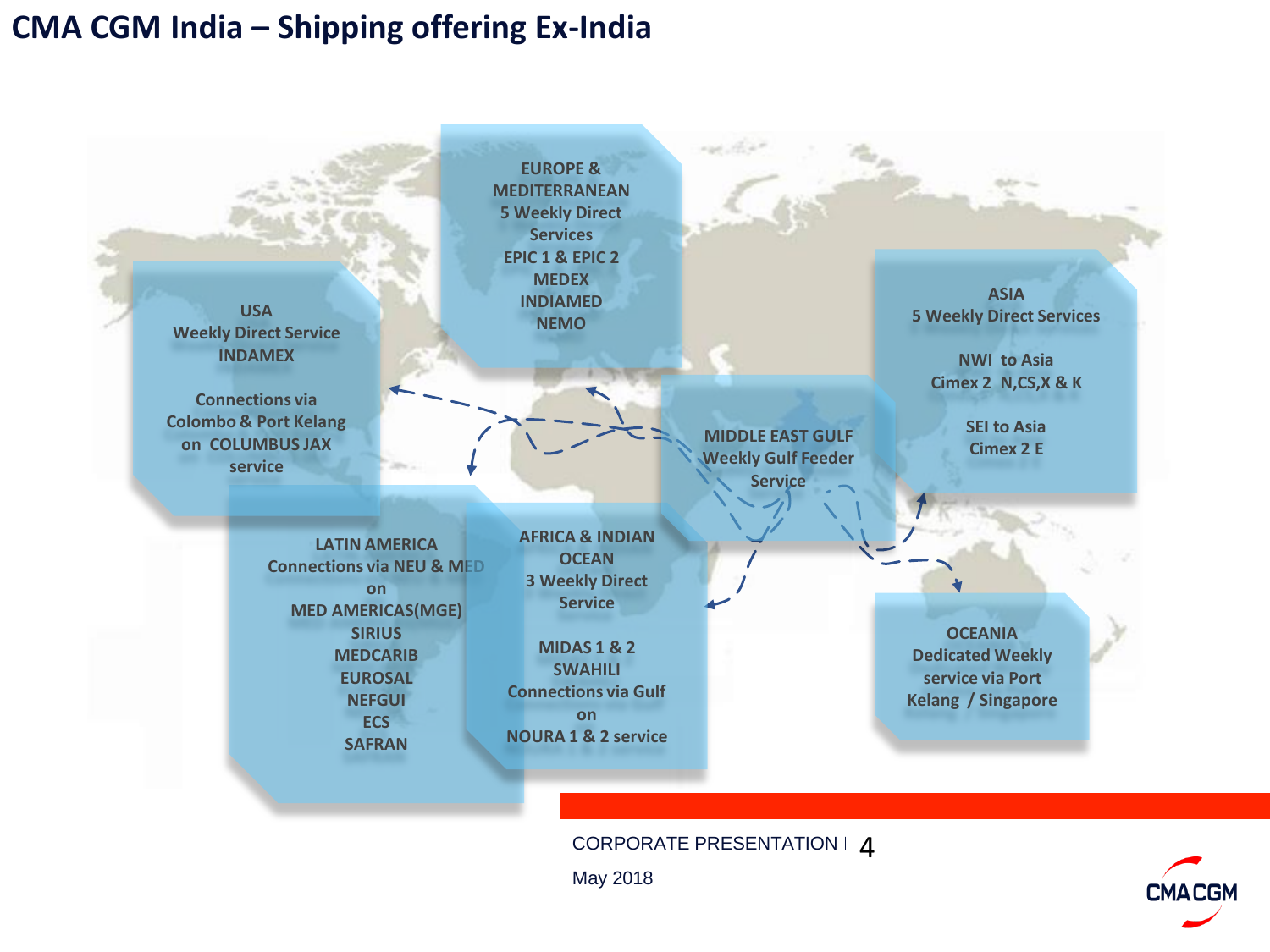#### **CMA CGM India – Service Offering Ex- Nagpur**



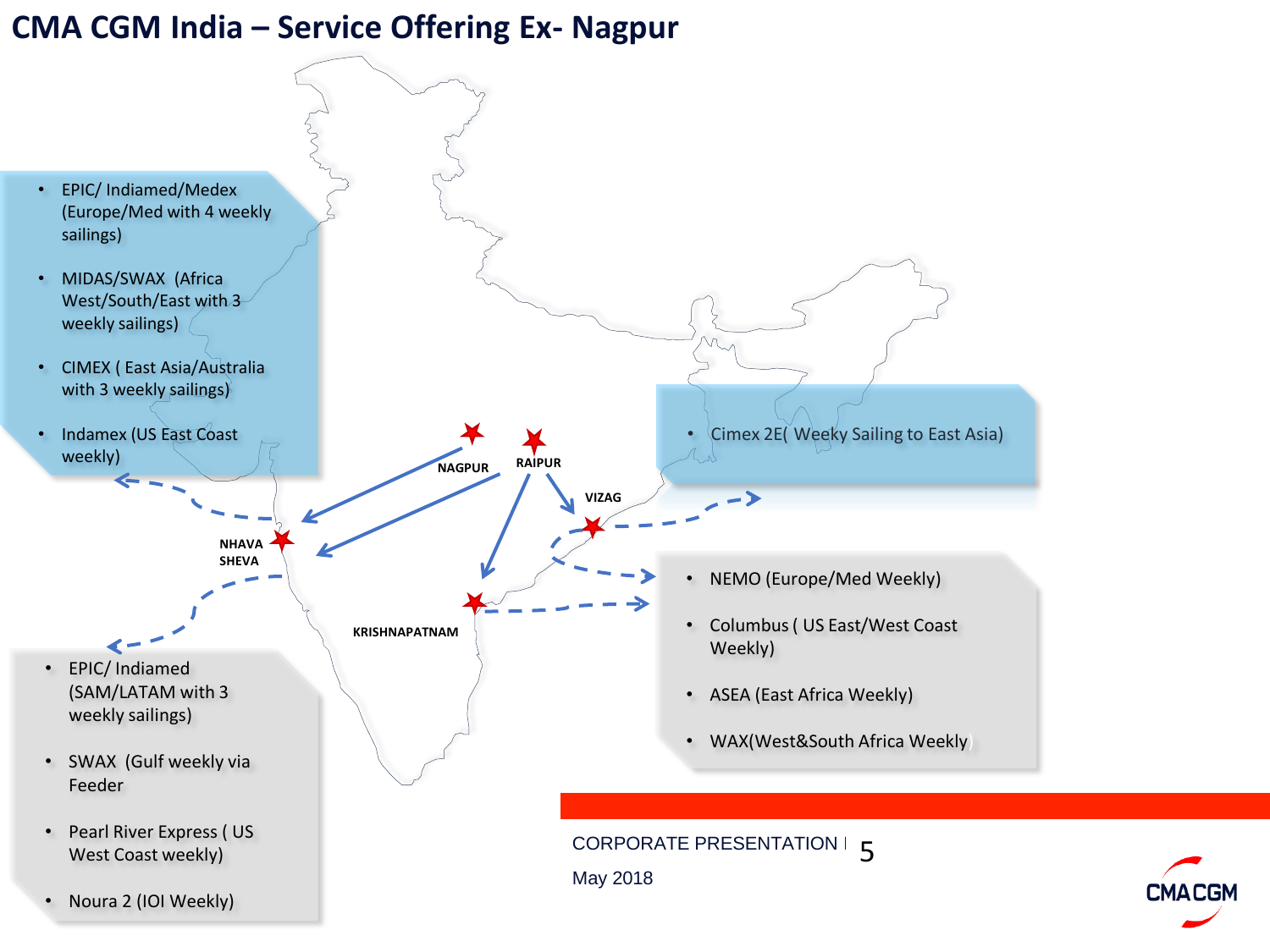#### **CMA CGM India – Group Service Providers**



CORPORATE PRESENTATION  $\vdash$   $6$ 

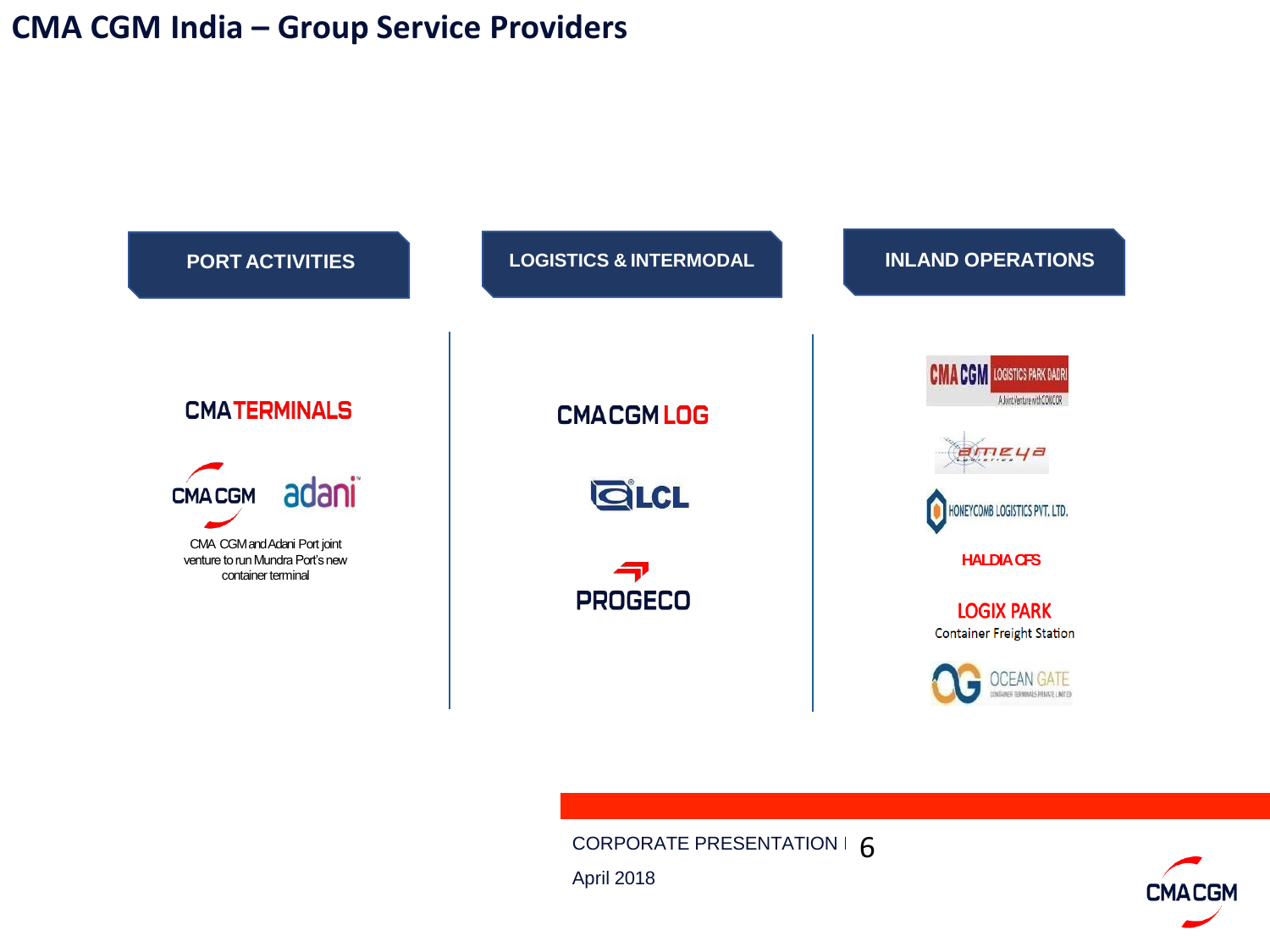## Serenity by CMA CGM

# **CARING BEYOND SHIPPING**

 $\texttt{CORPORTE PRESENTATION} \mid \textbf{7}$ 

**CMACGM**